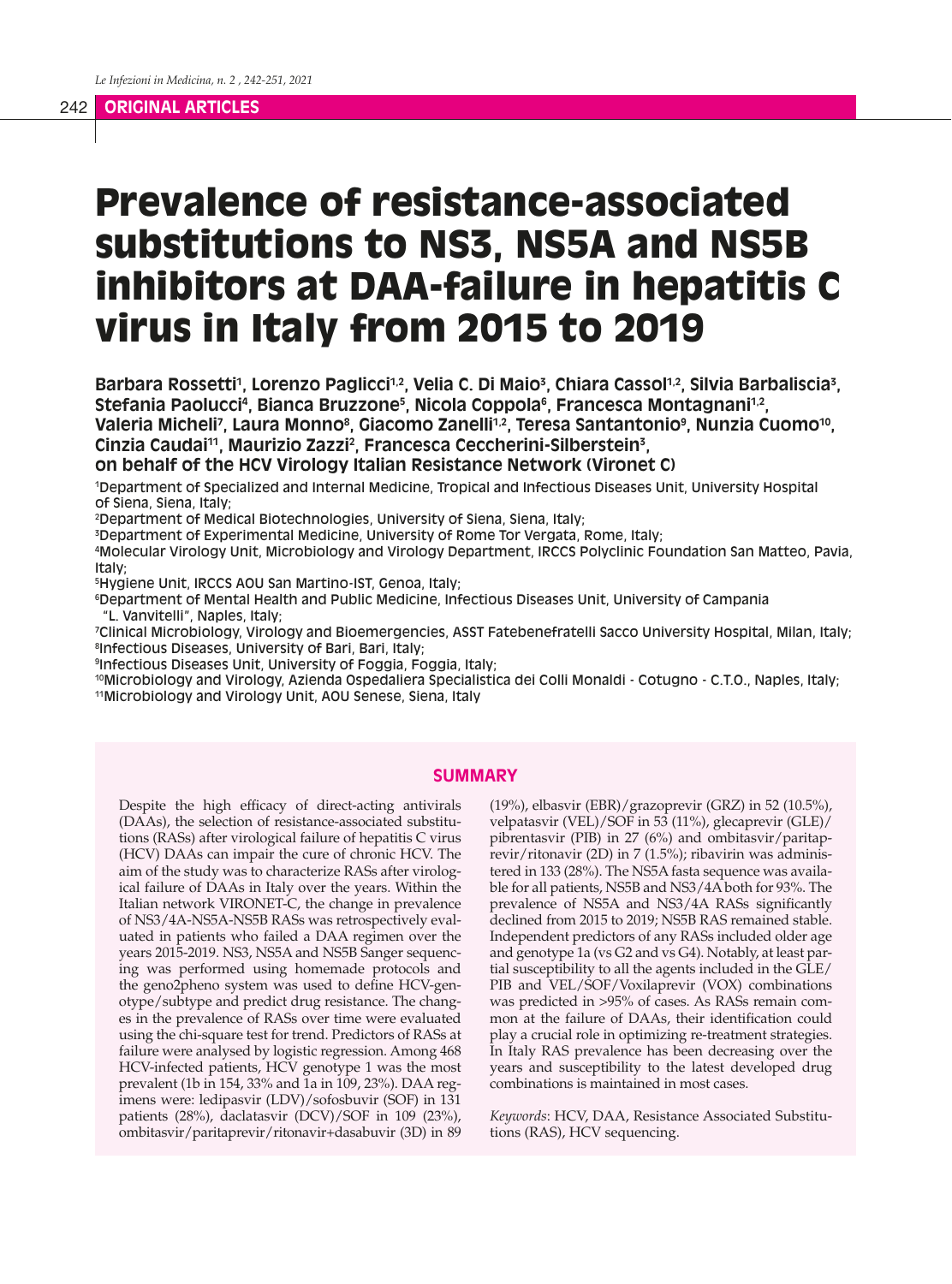# **N** INTRODUCTION

Worldwide, current regimens combining Di-<br>rect-Acting Antivirals (DAAs) targeting different key proteins in the Hepatitis C Virus (HCV) replication cycle have considerably increased the cure rate of HCV infection [1].

Despite the high rate of Sustained Virologic Response (SVR) 12 weeks after the end of treatment, approximately 2-3% of patients experienced treatment failure and did not clear HCV infection [2, 3]. Particularly, HCV DAAs failure affects those with advanced liver disease, individuals exposed to previous treatment(s), especially carriers of natural Resistance Associated Substitutions (RASs), detected at baseline, and acquired RASs, selected in HCV chronically infected patients who fail to respond to DAAs treatment [4-6]. Notably, NS5A, NS5B and NS3 RASs may affect the efficacy of HCV treatment, especially as NS5A inhibitor is included in all currently available DAAs regimens [1]. On the contrary, RASs to NS5B inhibitors are less frequently detected, even after failure to a DAA regimen containing a nucleotide inhibitor [4]. Selection of HCV DAAs RASs in individuals experienced failure to drugs might lead to transmission of RASs in communities and might impair even the efficacy of first-line DAAs in some patients [7].

Although the clinical impact of RASs on therapeutic efficacy of last generation DAAs has remained elusive, some substitutions are still associated with reduced drug sensitivity and current international guidelines suggest considering resistance patterns to select effective salvage treatments options [8-11].

The study aimed to analyse changes in RAS prevalence in Italy at DAA failure over the years. Secondary endpoints were to identify factors associated to RASs selection and to explore the predicted susceptibility to the EASL recommended DAA re-treatment strategies.

## **NO PATIENTS AND METHODS**

HCV sequences from patients who failed to DAA regimens between 2015 and 2019 were retrieved

*Corresponding author* Barbara Rossetti E-mail: brossetti1982@gmail.com from the observational cohort VIRONET-C, a large Italian collaboration network enrolling HCV-infected individual from multiple clinical centres (https://www.vironetc.org/). The VIRONET-C database was queried to retrieve the data of HCV-infected patients with (I) DAAs failure and (II) at least 1 NS5A fasta sequence. Demographic (age, gender) and clinical data (HBVand HIV co-infection, HCV-RNA, HCV genotype, liver fibrosis, previous treatment history) were collected.

The database was approved by Ethics Committees at each clinical centre and written informed consent was obtained from all patients before participation. The study was conducted in accordance with the ethical guidelines of the Declaration of Helsinki ( $7<sup>th</sup>$  revision) and with the International Conference on Harmonization - Good Clinical Practice guidelines (ICH-GCP).

NS3, NS5A and NS5B genomic regions were previously amplified by RT-PCR homemade protocols specific for the genotype/subtypes, covering positions involved in drug resistance, and PCR products were sequenced by Sanger sequencing with homemade protocols in different laboratories.

Geno2pheno system and Sorbo MC et al. Drug Resistance Updates 2018 were used to confirm HCV-genotype/subtype and to predict drug resistance [12, 13]. The susceptibility to currently employed Single Tablet Regimens (STRs) including DAAs was defined according to the latest literature data available. It was reported as I) full resistance: resistance to all compounds in STR, II) 1 DAA resistance, or 2 DAA resistance for sofosbuvir/velpatasvir/voxilaprir: resistance to one or two compounds in STR, III) reduced susceptibility to at least one compound, IV), full susceptibility to all compounds [12, 13]. Results are expressed as median value and interquartile range for continuous variables and as number and percentage for categorical values. Changes in the prevalence of RASs over time were evaluated by χ2 test for trend. Logistic regression models were used to assess predictors of RASs at failure. Each variable was included in univariable models and then the statistically significant variables  $(p<0.05)$ were fitted simultaneously in a multivariable model. All analyses were performed using SPSS for Macintosh (Statistical Package for the Social Sciences, version 25.0, Armonk, New York, NY, USA).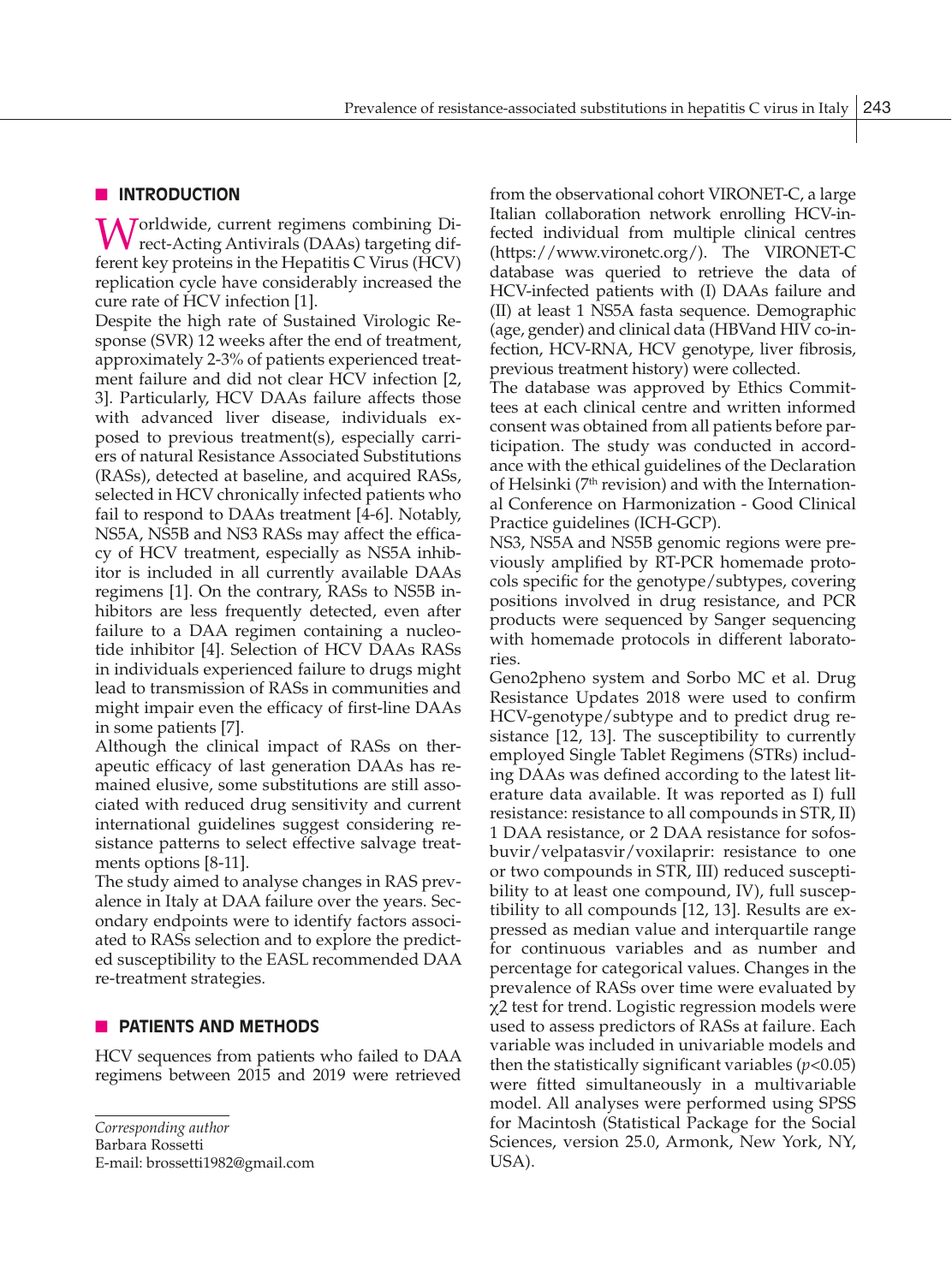## **n RESULTS**

Sequences from 468 patients failing a DAA based regimen between 2015 and 2019 were collected. The NS5A region was successfully amplified in all the patients, NS5B in 436/468 (93%) and NS3/4A in 437/468 (93%). Table 1 shows the characteristics of the patients enrolled. Notably, most patients were affected by liver cirrhosis (277/429, 64.6%) and one third had a previous hepatitis B virus infection (46/150). Interferon-based strategies were previously used in 23.5% of cases (109/468). HCV genotype 1b was the most prevalent (154/468, 32.9%), followed by genotype 3 (131/468, 28%).

Treatment was completed as scheduled in 434/468 patients (92.7%), namely 246/276 (89.1%) in F4 Metavir stage carriers and 110/111 (99%) in the others. All patients were exposed to NS5A inhibitors, 189/468 (40.4%) were exposed to NS3/4A protease inhibitors and 382/468 (81.6%) to NS5B

**Table 1** - Baseline clinical and virological population characteristics (n=468).

| Male gender, $\%$ (n/N)                                                                                                    | 73.5 (344/468)                                                                   |
|----------------------------------------------------------------------------------------------------------------------------|----------------------------------------------------------------------------------|
| Age, median in years (IQR)                                                                                                 | 56.0 (51.7-62.3)                                                                 |
| Metavir fibrosis stage<br>F <sub>0</sub> -F <sub>1</sub> , % $(n/N)$<br>F2, $\%$ (n/N)<br>F3, $\%$ (n/N)<br>F4, $\%$ (n/N) | 11.6(45/387)<br>8.5(33/387)<br>8.5(33/387)<br>71.3 (276/387)                     |
| Liver cirrhosis, % (n/N)                                                                                                   | 64.6 (277/429)                                                                   |
| HBsAg positivity, $% (n/N)$                                                                                                | 6.0(8/133)                                                                       |
| HBcAb positivity, $\%$ (n/N)                                                                                               | 30.7(46/150)                                                                     |
| HIV coinfection, $\%$ (n/N)                                                                                                | 10.9(41/373)                                                                     |
| Previous ribavirin use, $\%$ (n/N)                                                                                         | 23.5(110/468)                                                                    |
| Previous interferon use, $\%$ (n/N)                                                                                        | 23.5 (109/468)                                                                   |
| Previous DAA use, $\%$ (n/N)                                                                                               | 5.8(27/468)                                                                      |
| HCV genotype<br>1b, % $(n/N)$<br>$3a/g/h/k$ , % (n/N)<br>$1a, \% (n/N)$<br>4a/d/n/o/r/v, % (n/N)<br>$2a/c$ , % (n/N)       | 32.9 (154/468)<br>28.0 (131/468)<br>23.3 (109/468)<br>9.6(45/468)<br>6.2(29/468) |
| HCVRNA log10 baseline, median (IQR)                                                                                        | $6.14(5.7-6.50)$                                                                 |
| Calendar genotype year, median (IQR)                                                                                       | 2016 (2015-2017)                                                                 |

Abbreviations: IQR, interquartile range; HBsAg, HBV surface antigen; HBcAb, Anti HBV core antigen antibodies; HIV, human immunodeficiency virus; HCV hepatits C virus; DAA, direct acting antivirals; HCVRNA, hepatitis C viremia.

polymerase inhibitors. DAAs regimens were: ledipasvir (LDV)/sofosbuvir (SOF) in 131 patients (28%), daclatasvir (DCV)/SOF in 109 (23%), ombitasvir/paritaprevir/ritonavir +dasabuvir (3D) in 89 (19%), elbasvir (EBR)/grazoprevir (GRZ) in 52 (10.5%), velpatasvir (VEL)/SOF in 53 (11%), glecaprevir (GLE)/pibrentasvir (PIB) in 27 (6%) and ombitasvir/paritaprevir/ritonavir (2D) in 7 (1.5%); ribavirin was administered in 133 (28%).

We found at least one RAS in 86.5% (405/468) of cases and the cumulative number of RASs detected was 1,025 with a median value of 2 per patient (IQR 1-3).

RASs were detected in 83.3% (390/468) of NS5A sequences, with Y93H as the most prevalent change (53.2%). Substitutions in NS3/4A were also quite frequent (152/437, 34.8%), as the most frequent mutation S122T (12.2%), with the exception of N174S (15.2%) relevant only for telaprevir susceptibility. Among NS5B sequences, 25.7% (112/436) of cases had RASs, with C316N at the highest rate (47.6%). Among 437 cases with NS3/4A and NS5A sequences available, 141 (32.3%) showed at failure complex NS5A and/or NS3 RASs patterns.

Table 2 shows the distribution of RASs for specific target region according to genotype and viral subtype. NS5A mutations were highly prevalent in all HCV genotypes and comparably in the most common genotypes 1a (82.0%, 89/109) and 1b (96.1%, 148/154). NS5B RASs were most prevalent in genotype 1b (56.8%, 84/148), while genotype 1a had more NS3/4A RASs (68.0%, 71/105).

Complete sequence information on the three target regions was available for the majority of cases (88%, 412/468); RASs in all the three target regions were detected in 14.6% (60/412), while 13.1% (54/412) of isolates showed no RASs.

Patients without RASs were similar to those with RASs for gender, median of calendar year, baseline viral load and previous treatment history. Notably, 54 patients without RASs were younger (median age 54 years, 48-57 *vs* 56 years, 53- 63, among 358 with RASs, *p*<0.001). In patients without RAS liver cirrhosis was reported less frequently (24/54, 44% *vs* 224/332, 67%, *p*=0.02), while HIV coinfection was most common (14/37, 26% *vs* 23/299, 8%, *p*<0.001). According to HCV genotype, among patients without RASs genotype 3 prevailed (23/54, 43%), followed by 2 and 4 (both 10/54, 19%), 1a (7/54, 13%) and 1b (3/54,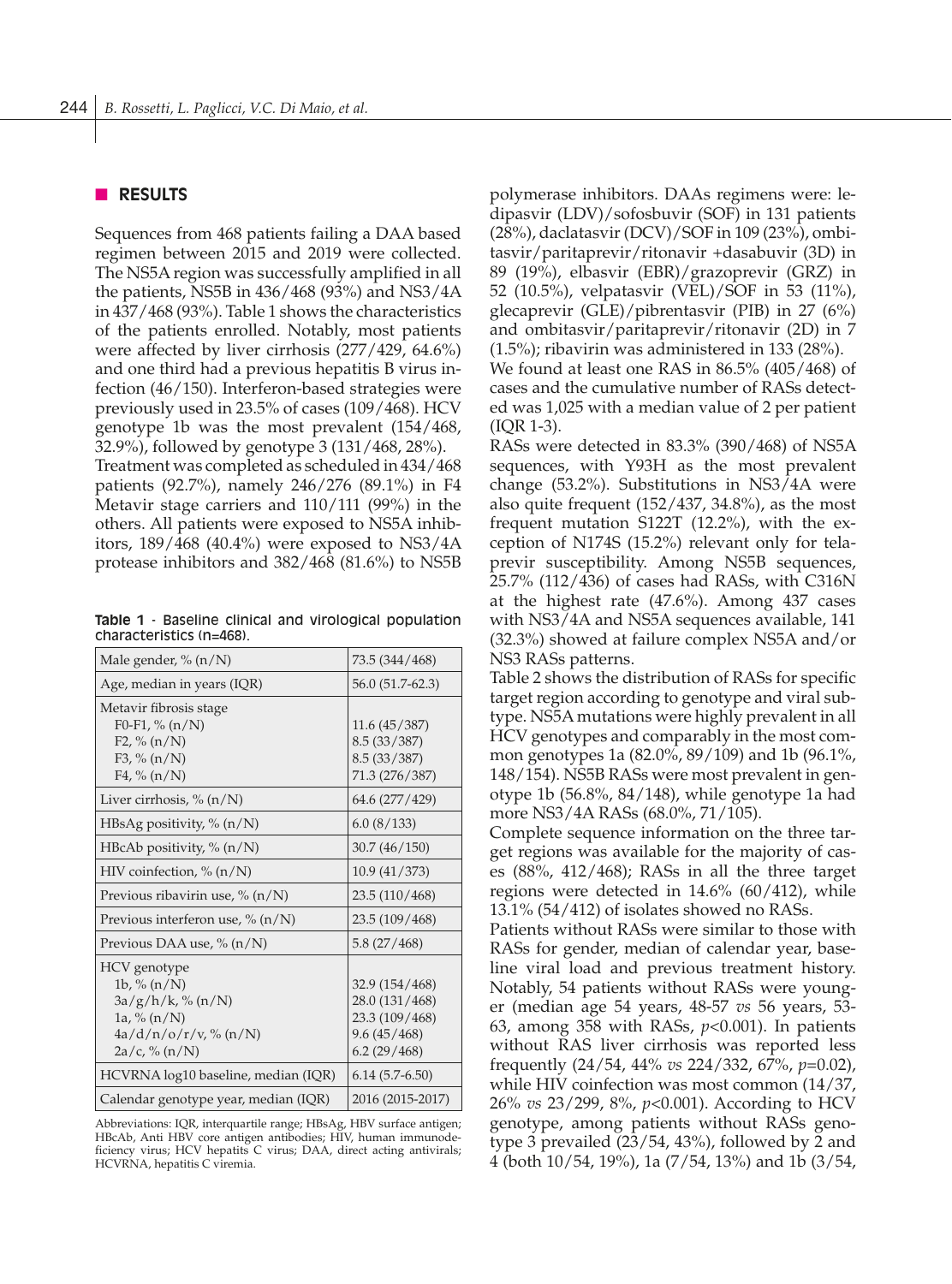| Frequency, n(%) |                 |                    |               |                   |                   |                             |                              |                  |
|-----------------|-----------------|--------------------|---------------|-------------------|-------------------|-----------------------------|------------------------------|------------------|
| <b>REGION</b>   | <b>POSITION</b> | <b>MUTATION</b>    | OVERALL       | GT1a<br>$n = 109$ | GT1b<br>$n = 154$ | GT <sub>2</sub><br>$n = 29$ | GT <sub>3</sub><br>$n = 131$ | GT4<br>$n = 45$  |
| NS3/4A          | 36              | V36L               | 6/253(2.4)    | 3/105(2.9)        | 3/148(2.0)        |                             |                              |                  |
|                 |                 | V36M               | 4/253(1.6)    | 4/105(3.8)        | $\theta$          |                             |                              |                  |
|                 | 43              | ${\rm F43L}$       | 1/105(0.9)    | 1/105(0.9)        |                   |                             |                              |                  |
|                 | 54              | <b>T54S</b>        | 18/253(7.1)   | 6/105(5.7)        | 12/148(8.2)       |                             |                              |                  |
|                 | 55              | R55A/I             | 3/105(2.9)    | 3/105(2.9)        |                   |                             |                              |                  |
|                 |                 | R55I               | 3/105(2.9)    | 3/105(2.9)        |                   |                             |                              |                  |
|                 | 56              | Y56F               | 8/253(3.2)    | $\theta$          | 8/148(5.4)        |                             |                              |                  |
|                 |                 | Y56H               | 20/411(4.9)   | 8/105(7.6)        | 12/148(8.2)       | $\theta$                    | $\mathbf{0}$                 |                  |
|                 | 80              | Q80K               | 37/369(10.0)  | 31/105(29.5)      | 2/148(1.4)        | 4/116(3.4)                  |                              |                  |
|                 |                 | Q80L               | 7/253(2.8)    | 4/105(3.8)        | 3/148(2.0)        |                             |                              |                  |
|                 |                 | Q80R               | 1/411(0.2)    | $\theta$          | $\theta$          |                             | 1/116(0.8)                   | $\theta$         |
|                 | 122             | S122G              | 11/253(4.4)   | 8/105(7.6)        | 3/148(2.0)        |                             |                              |                  |
|                 |                 | <b>S122N</b>       | 3/105(2.9)    | 3/105(2.9)        |                   |                             |                              |                  |
|                 |                 | S122T              | 18/148 (12.2) |                   | 18/148 (12.2)     |                             |                              |                  |
|                 | 155             | R155K              | 6/295(2.0)    | 6/105(5.7)        | $\theta$          |                             |                              | $\theta$         |
|                 |                 | R <sub>155</sub> S | 1/147(0.7)    | 1/105(0.9)        |                   |                             |                              | $\theta$         |
|                 |                 | R155T              | 1/253(0.4)    | 1/105(0.9)        | $\theta$          |                             |                              |                  |
|                 | 156             | A156G              | 4/411(1.0)    | $\theta$          | $\theta$          |                             | 4/116(3.4)                   | $\mathbf{0}$     |
|                 |                 | A156S              | 1/295(0.3)    | $\overline{0}$    | $\Omega$          |                             |                              | 1/42(2.4)        |
|                 |                 | A156T              | 3/437(0.7)    | 1/105(0.9)        | 1/148(0.7)        | $\theta$                    | $\mathbf{0}$                 | 1/42(2.4)        |
|                 | 168             | D168A              | 9/321(2.8)    | 5/105(4.8)        | 4/148(2.7)        | $\boldsymbol{0}$            |                              | $\boldsymbol{0}$ |
|                 |                 | D168E              | 5/321(1.6)    | 1/105(0.9)        | 3/148(2.0)        | $\boldsymbol{0}$            |                              | 1/42(2.4)        |
|                 |                 | D168G              | 1/253(0.4)    | $\theta$          | 1/148(0.7)        |                             |                              |                  |
|                 |                 | Q168K              | 1/116(0.8)    |                   |                   |                             | 1/116(0.8)                   |                  |
|                 |                 | Q168R              | 1/116(0.8)    |                   |                   |                             | 1/116(0.8)                   |                  |
|                 |                 | D168V              | 31/321(9.7)   | 5/105(4.8)        | 20/148(13.6)      | 2/26(7.7)                   |                              | 4/42(9.5)        |
|                 |                 | D168Y              | 1/253(0.4)    | 1/105(0.9)        | $\theta$          |                             |                              |                  |
|                 | 170             | V170A              | 1/148(0.7)    |                   | 1/148(0.7)        |                             |                              |                  |
|                 |                 | <b>I170V</b>       | 5/105(4.8)    | 5/105(4.8)        |                   |                             |                              |                  |
|                 | 174             | N174S              | 16/105(15.2)  | 16 (15.24)        |                   |                             |                              |                  |
| NS5A            | 24              | K24R               | 1/109(0.9)    | 1/105(0.9)        |                   |                             |                              |                  |
|                 | 28              | M28A               | 1/109(0.9)    | 1/105(0.9)        |                   |                             |                              |                  |
|                 |                 | L/F28C             | 15/29(51.7)   |                   |                   | 15/29(51.7)                 |                              |                  |
|                 |                 | M28I               | 1/131(0.8)    |                   |                   |                             | 1/131(0.7)                   |                  |
|                 |                 | M28K               | 1/131(0.8)    |                   |                   |                             | 1/131(0.7)                   |                  |
|                 |                 | L28M               | 26/154(16.9)  |                   | 26/148(16.9)      |                             |                              |                  |
|                 |                 | $L/$ I28M          | 6/45(13.3)    |                   |                   |                             |                              | 6/45(13.3)       |
|                 |                 | L28S               | 2/138(1.4)    | $\boldsymbol{0}$  |                   | 2/29(6.9)                   |                              |                  |
|                 |                 | L/I28S             | 4/45(8.9)     |                   |                   |                             |                              | 4/45(8.9)        |
|                 |                 | <b>M28T</b>        | 7/109(6.4)    | 7/109(6.4)        |                   |                             |                              |                  |
|                 |                 | $L/$ I28T          | 1/199(0.5)    |                   | 1/154(0.6)        |                             | $\mathbf{0}$                 |                  |

**Table 2** - Resistance associated substitution detected at virological failure according to viral genotype.

*Continue >>>*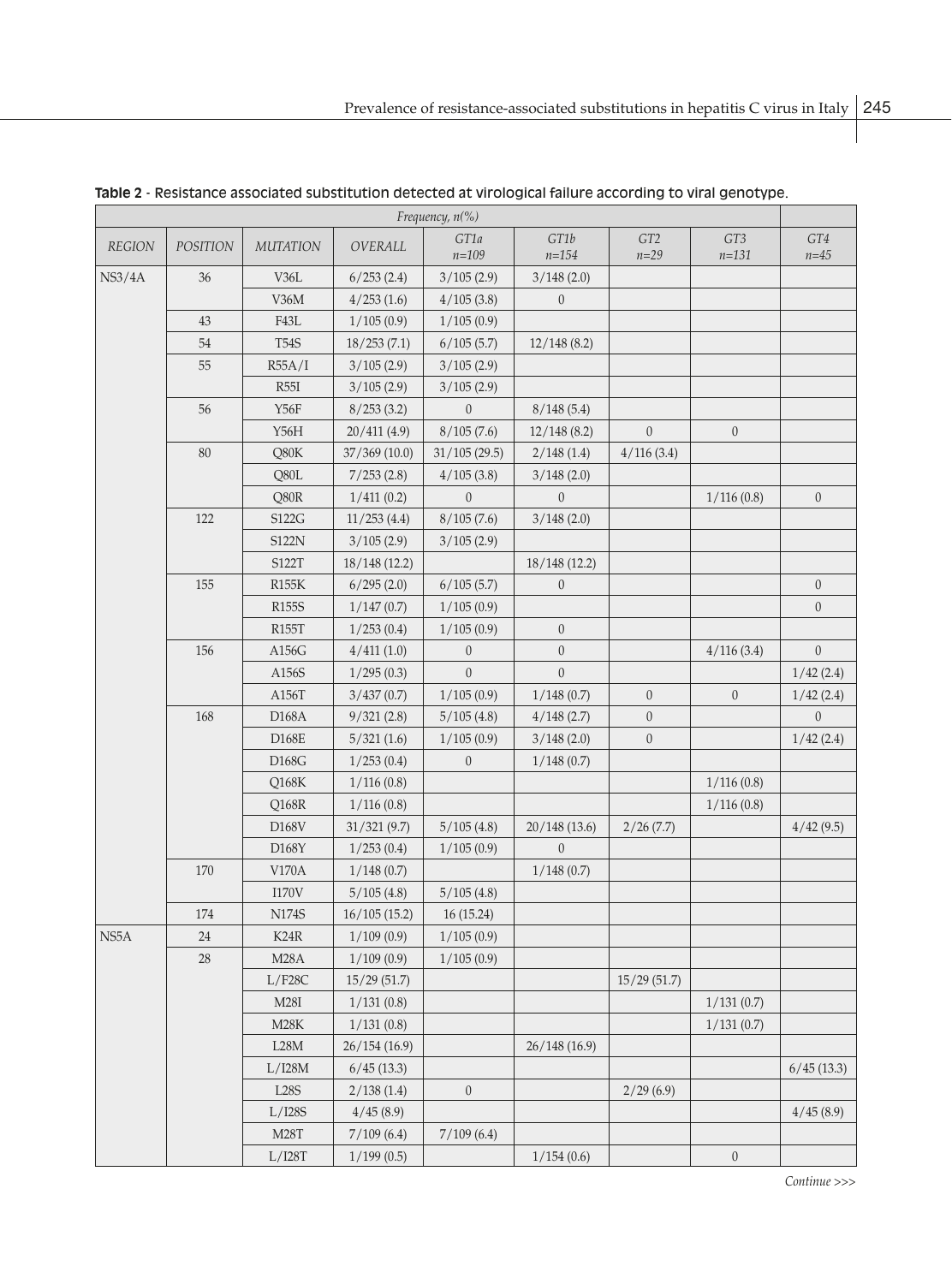| Continue >>> |  |
|--------------|--|
|--------------|--|

| GT1b<br>GT1a<br>GT <sub>2</sub><br>GT3<br>GT4<br><b>REGION</b><br><b>POSITION</b><br><b>MUTATION</b><br>OVERALL<br>$n = 109$<br>$n = 154$<br>$n = 29$<br>$n = 131$<br>$n = 45$<br>NS5A<br>28<br>L/I28V<br>5/45(11.1)<br>5/45(11.1)<br><b>M28V</b><br>13/263(4.9)<br>10/109(9.2)<br>3/154(1.9)<br>30<br>Q30D<br>1/109(0.9)<br>1/109(0.9)<br>Q30E<br>2/263(0.7)<br>2/109(1.8)<br>$\overline{0}$<br>$\mathbf{0}$<br>$\overline{0}$<br>Q30G<br>1/394(0.2)<br>1/131(0.7)<br>R30H<br>2/154(1.3)<br>2/154(1.3)<br>L/R30H<br>2/45(4.4)<br>2/45(4.4)<br>Q30H<br>15/439(3.4)<br>11/109(10.1)<br>$\boldsymbol{0}$<br>2/154(1.3)<br>2/45(4.4)<br>Q30K<br>19/240(7.9)<br>5/109(4.6)<br>14/131(10.7)<br>Q30L<br>3/109(2.7)<br>3/109(2.7)<br>Q30N<br>1/109(0.9)<br>1/109(0.9) |
|----------------------------------------------------------------------------------------------------------------------------------------------------------------------------------------------------------------------------------------------------------------------------------------------------------------------------------------------------------------------------------------------------------------------------------------------------------------------------------------------------------------------------------------------------------------------------------------------------------------------------------------------------------------------------------------------------------------------------------------------------------------|
|                                                                                                                                                                                                                                                                                                                                                                                                                                                                                                                                                                                                                                                                                                                                                                |
|                                                                                                                                                                                                                                                                                                                                                                                                                                                                                                                                                                                                                                                                                                                                                                |
|                                                                                                                                                                                                                                                                                                                                                                                                                                                                                                                                                                                                                                                                                                                                                                |
|                                                                                                                                                                                                                                                                                                                                                                                                                                                                                                                                                                                                                                                                                                                                                                |
|                                                                                                                                                                                                                                                                                                                                                                                                                                                                                                                                                                                                                                                                                                                                                                |
|                                                                                                                                                                                                                                                                                                                                                                                                                                                                                                                                                                                                                                                                                                                                                                |
|                                                                                                                                                                                                                                                                                                                                                                                                                                                                                                                                                                                                                                                                                                                                                                |
|                                                                                                                                                                                                                                                                                                                                                                                                                                                                                                                                                                                                                                                                                                                                                                |
|                                                                                                                                                                                                                                                                                                                                                                                                                                                                                                                                                                                                                                                                                                                                                                |
|                                                                                                                                                                                                                                                                                                                                                                                                                                                                                                                                                                                                                                                                                                                                                                |
|                                                                                                                                                                                                                                                                                                                                                                                                                                                                                                                                                                                                                                                                                                                                                                |
|                                                                                                                                                                                                                                                                                                                                                                                                                                                                                                                                                                                                                                                                                                                                                                |
| $\theta$<br>R <sub>30</sub> Q<br>18/199(9.0)<br>18/154(11.7)                                                                                                                                                                                                                                                                                                                                                                                                                                                                                                                                                                                                                                                                                                   |
| L30R<br>3/45(6.7)<br>3/45(6.7)                                                                                                                                                                                                                                                                                                                                                                                                                                                                                                                                                                                                                                                                                                                                 |
| Q30R<br>35/109(32.1)<br>35/109(32.1)                                                                                                                                                                                                                                                                                                                                                                                                                                                                                                                                                                                                                                                                                                                           |
| L/R30S<br>1/45(2.2)<br>1/45(2.2)                                                                                                                                                                                                                                                                                                                                                                                                                                                                                                                                                                                                                                                                                                                               |
| Q30V<br>1/176(0.6)<br>1/131(0.7)<br>$\boldsymbol{0}$                                                                                                                                                                                                                                                                                                                                                                                                                                                                                                                                                                                                                                                                                                           |
| $31\,$<br>$\mathbf{0}$<br>L31F<br>5/394(1.7)<br>2/131(1.5)<br>3/154(1.9)                                                                                                                                                                                                                                                                                                                                                                                                                                                                                                                                                                                                                                                                                       |
| $\mathbf{0}$<br>L31I<br>12/423(2.8)<br>$\boldsymbol{0}$<br>$\theta$<br>12/154(7.8)                                                                                                                                                                                                                                                                                                                                                                                                                                                                                                                                                                                                                                                                             |
| L/M31I<br>1/45(2.2)<br>1/45(2.2)                                                                                                                                                                                                                                                                                                                                                                                                                                                                                                                                                                                                                                                                                                                               |
| M31L<br>1/45(2.2)<br>1/45(2.2)                                                                                                                                                                                                                                                                                                                                                                                                                                                                                                                                                                                                                                                                                                                                 |
| L31M<br>63/423(14.9)<br>16/109(14.7)<br>43/154(27.9)<br>2/29(6.9)<br>2/131(1.5)                                                                                                                                                                                                                                                                                                                                                                                                                                                                                                                                                                                                                                                                                |
| 6/45(13.3)<br>L/M31V<br>6/45(13.3)                                                                                                                                                                                                                                                                                                                                                                                                                                                                                                                                                                                                                                                                                                                             |
| L31V<br>5/109(4.6)<br>$\theta$<br>$\mathbf{0}$<br>19/423(4.5)<br>14/154(9.1)                                                                                                                                                                                                                                                                                                                                                                                                                                                                                                                                                                                                                                                                                   |
| 58<br><b>H58D</b><br>6/109(1.9)<br>6/109(5.5)                                                                                                                                                                                                                                                                                                                                                                                                                                                                                                                                                                                                                                                                                                                  |
| 62<br>A62L<br>16/131(12.2)<br>16/131(12.2)                                                                                                                                                                                                                                                                                                                                                                                                                                                                                                                                                                                                                                                                                                                     |
| 92<br>$\mathbf{0}$<br>A92K<br>1/263(0.4)<br>1/154(0.6)                                                                                                                                                                                                                                                                                                                                                                                                                                                                                                                                                                                                                                                                                                         |
| C92S<br>2/29(6.9)<br>2/29(6.9)                                                                                                                                                                                                                                                                                                                                                                                                                                                                                                                                                                                                                                                                                                                                 |
| A92T<br>$\overline{0}$<br>3/263(1.1)<br>3/154(1.9)                                                                                                                                                                                                                                                                                                                                                                                                                                                                                                                                                                                                                                                                                                             |
| 93<br>2/109(1.8)<br>Y93C<br>9/308(2.9)<br>2/154(1.3)<br>5/45(11.1)                                                                                                                                                                                                                                                                                                                                                                                                                                                                                                                                                                                                                                                                                             |
| Y93H<br>251 / (53.6)<br>16/109(14.7)<br>136/154 (88.3)<br>91/131(69.5)<br>8/45(17.8)<br>$\boldsymbol{0}$                                                                                                                                                                                                                                                                                                                                                                                                                                                                                                                                                                                                                                                       |
| Y93N<br>$\boldsymbol{0}$<br>8/109(7.34)<br>1/154(0.6)<br>$\boldsymbol{0}$<br>$\boldsymbol{0}$<br>9/468(1.9)                                                                                                                                                                                                                                                                                                                                                                                                                                                                                                                                                                                                                                                    |
| Y93R<br>1/439(0.2)<br>$\boldsymbol{0}$<br>$\mathbf{0}$<br>$\mathbf{0}$<br>1/154(0.6)                                                                                                                                                                                                                                                                                                                                                                                                                                                                                                                                                                                                                                                                           |
| Y93S<br>3/308(0.9)<br>1/109(0.9)<br>2/45(4.4)<br>$\mathbf{0}$                                                                                                                                                                                                                                                                                                                                                                                                                                                                                                                                                                                                                                                                                                  |
| NS <sub>5</sub> B<br>159<br>L159F<br>1/102(1.0)<br>61/148(41.5)<br>$\theta$<br>63/395(15.9)<br>1/123(0.8)                                                                                                                                                                                                                                                                                                                                                                                                                                                                                                                                                                                                                                                      |
| 282<br>S282T<br>$\overline{0}$<br>$\theta$<br>11/436(2.5)<br>4/148(2.7)<br>3/123(2.4)<br>4/41(9.5)                                                                                                                                                                                                                                                                                                                                                                                                                                                                                                                                                                                                                                                             |
| 316<br>70/148 (47.6)<br>70/148 (47.6)<br>C316N                                                                                                                                                                                                                                                                                                                                                                                                                                                                                                                                                                                                                                                                                                                 |
| C316Y<br>4/250(1.6)<br>2/102(1.9)<br>2/148(1.4)                                                                                                                                                                                                                                                                                                                                                                                                                                                                                                                                                                                                                                                                                                                |
| 414<br>$\boldsymbol{0}$<br>M414I<br>4/250(1.6)<br>4/148(2.7)                                                                                                                                                                                                                                                                                                                                                                                                                                                                                                                                                                                                                                                                                                   |
| $\boldsymbol{0}$<br>M414T<br>1/250(0.4)<br>1/148(0.6)                                                                                                                                                                                                                                                                                                                                                                                                                                                                                                                                                                                                                                                                                                          |
| $\boldsymbol{0}$<br>M414V<br>1/250(0.4)<br>1/148(0.7)                                                                                                                                                                                                                                                                                                                                                                                                                                                                                                                                                                                                                                                                                                          |
| 445<br>C445F<br>1/148(0.7)<br>1/148(0.7)                                                                                                                                                                                                                                                                                                                                                                                                                                                                                                                                                                                                                                                                                                                       |
| 448<br>Y448H<br>$\boldsymbol{0}$<br>1/250(0.4)<br>1/148(0.7)                                                                                                                                                                                                                                                                                                                                                                                                                                                                                                                                                                                                                                                                                                   |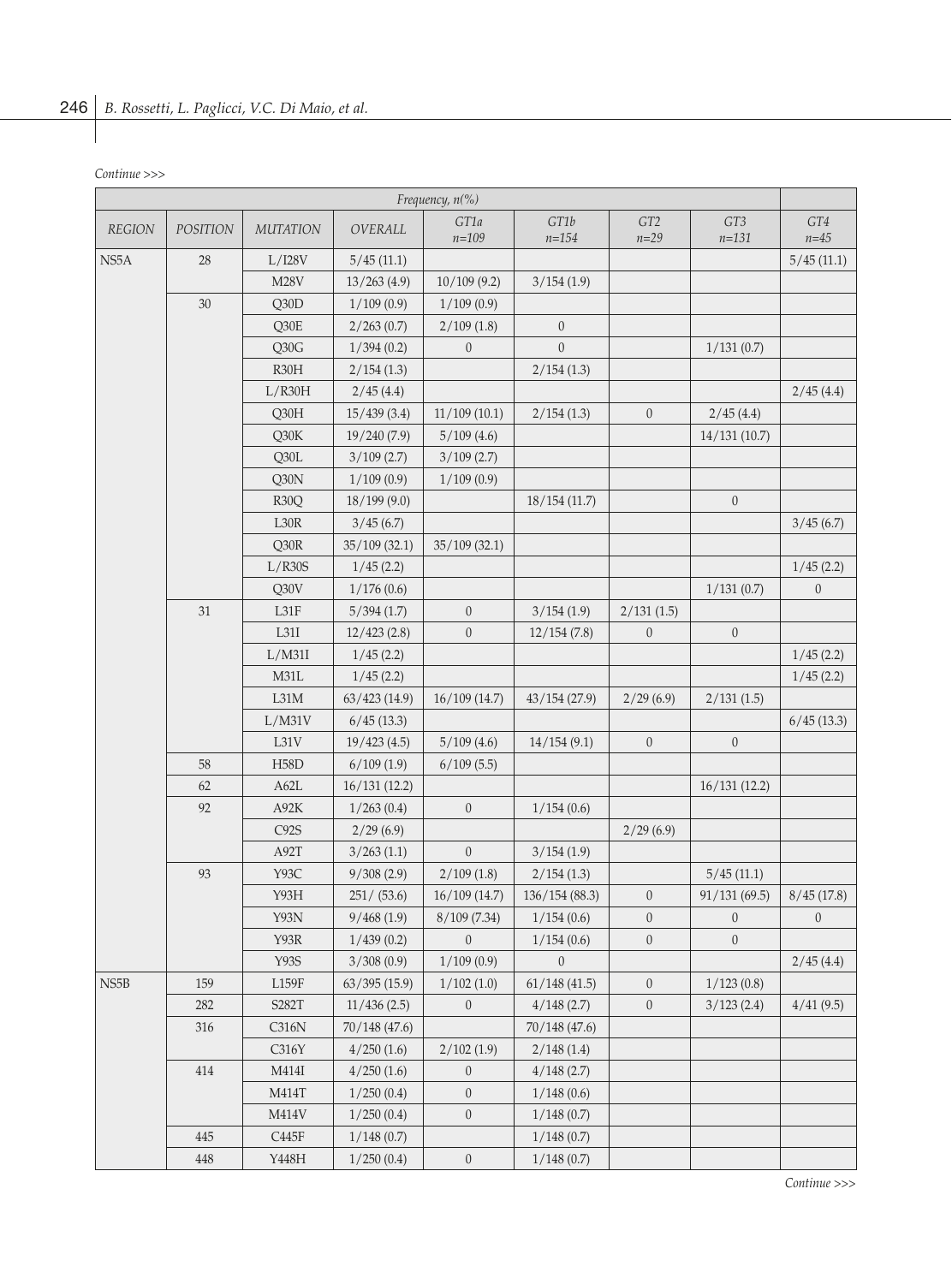| Frequency, $n\llap/$ |                 |                    |              |                   |                   |                           |                  |               |
|----------------------|-----------------|--------------------|--------------|-------------------|-------------------|---------------------------|------------------|---------------|
| <b>REGION</b>        | <b>POSITION</b> | <b>MUTATION</b>    | OVERALL      | GT1a<br>$n = 109$ | GT1b<br>$n = 154$ | GT <sub>2</sub><br>$n=29$ | GT3<br>$n = 131$ | GT4<br>$n=45$ |
| NS <sub>5</sub> B    | 451             | C <sub>451</sub> S | 9/148(6.1)   |                   | 9/148(6.1)        |                           |                  |               |
|                      | 553             | A553T              | 1/102(1.0)   | 1/102(1.0)        |                   |                           |                  |               |
|                      |                 | A553V              | 1/250(0.4)   | 1/102(1.0)        | $\overline{0}$    |                           |                  |               |
|                      | 556             | S556G              | 38/250(15.3) | 14/102(13.7)      | 24/148(16.3)      |                           |                  |               |
|                      |                 | <b>S556N</b>       | 2/102(1.9)   | 2/102(1.9)        |                   |                           |                  |               |
|                      | 558             | G558R              | 1/102(1.0)   | 1/102(1.0)        |                   |                           |                  |               |

*Continue >>>*

6%), while among those with RASs genotype 1b was more frequent (140/358, 39%), followed by 1a (92/358, 25.6%), 3 (87/358, 24.2%), 4 (28/358, 7.8%) and 2 (12/358, 3.3%) (*p*<0.001).

According to DAAs regimens, patients without RASs were treated as follows: DCV+SOF in  $118/130,91\%$  in 2017, 1 19 (35%), VEL/SOF in 13 (24%), LDV/SOF in 9 (17%), GLE/PIB 7 (13%), 3D in 6 (11%), while decrease for NS5B (4) among those with RASs the treatments were: LDV/SOF in 108 (30%), DCV+SOF in 76 (21.2%), 3D in 76 (21.2%), EBR/GRZ in 44 (12%), VEL/ In a multivariate mo SOF in 34 (9.5%), GLE/PIB 15 (4.2%), 2D 6 (1.7%) (*p*<0.001).  $(p<0.001)$ .  $(p<0.001)$ 

During the study period the prevalence of any RASs significantly decreased: 13/13, 100% in 2015, 126/145, 87% in 2016, 122/130, 94% in 2017, 122/154, 79% in 2018, 22/26, 85%, in 2019

(*p*=0.004). The RAS prevalence decreased especially in NS3/4A (9/12, 75% in 2015, 53/131, 86% in 2016, 44/123, 91% in 2017, 45/147, 73% in 2018 and 1/24, 4% in 2019; *p*<0.001) and the NS5A region (13/13, 100% in 2015, 125/145, 86% in 2016, 118/130, 91% in 2017, 113/154, 73% in 2018, 21/26, 81% in 2019; *p*=0.001), while it tended to slowly decrease for NS5B (4/12, 33% in 2015, 37/137, 27% in 2016, 41/123, 33% in 2017, 27/142, 19% in 2018, 3/22, 14% in 2019; *p*=0.05) (Figure 1). In a multivariate model, adjusting for calendar year, gender, liver cirrhosis, and previous HCV

older patients and a lower risk with genotype 2 and 4 compared to genotype 1a (Table 3).

Complete resistance to the DAA regimens recommended by current guidelines ranged from 0%



**Figure 1** - Resistance Associated Substitutions trends over the study period.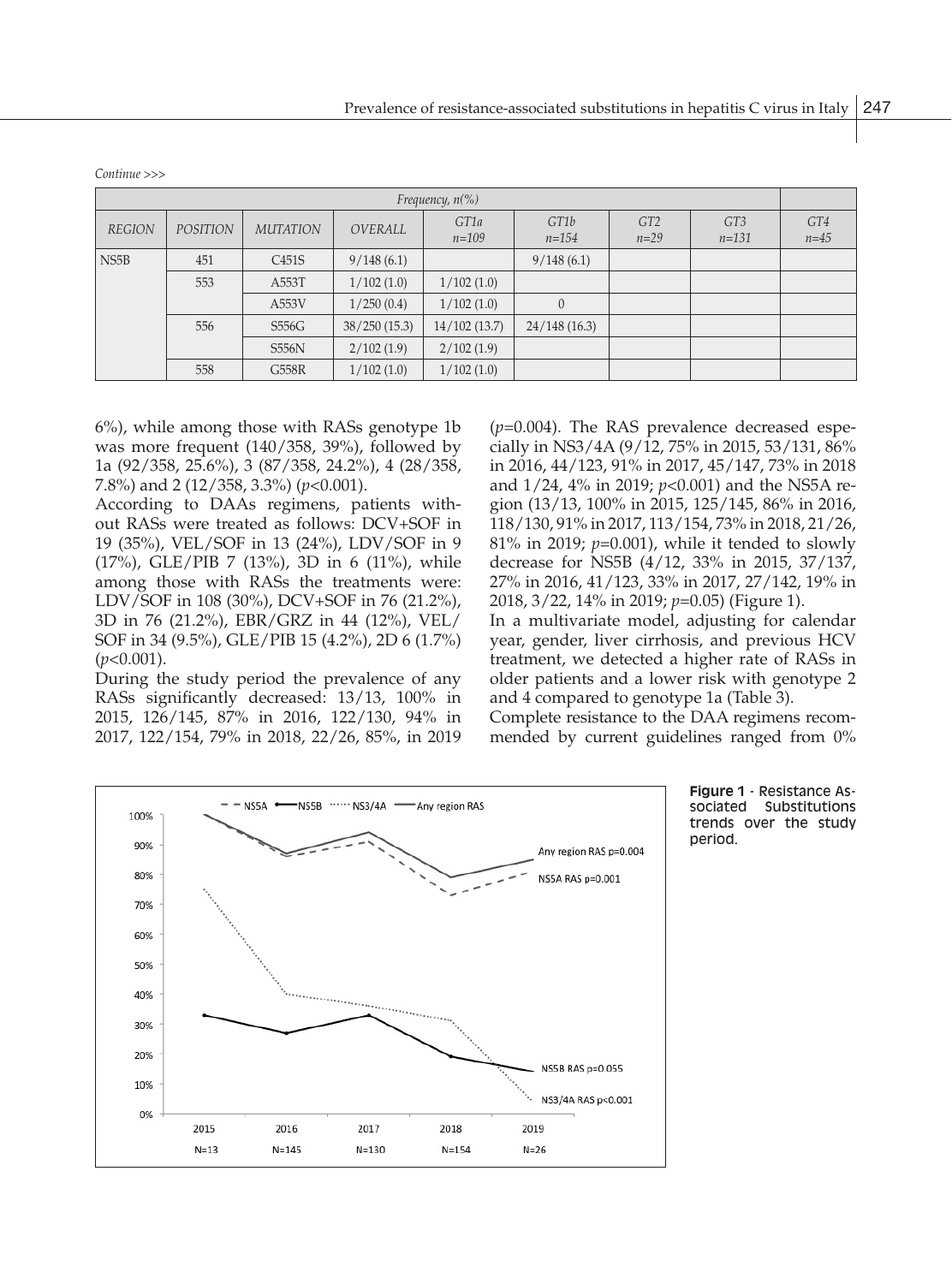### **Table 3** - Predictors of RASs.

| Variable                   | Univariate analysis |                |           | Multivariate analysis |               |           |  |
|----------------------------|---------------------|----------------|-----------|-----------------------|---------------|-----------|--|
|                            | <b>OR</b>           | 95% CI         | $P$ value | aOR                   | 95% CI        | $P$ value |  |
| Age, per 10 years increase | 1.66                | 1.27-2.18      | < 0.001   | 1.49                  | 1.06-2.09     | 0.02      |  |
| Female gender vs male      | 2.65                | 1.22-5.75      | 0.01      | 2.06                  | $0.80 - 5.25$ | 0.13      |  |
| Liver cirrhosis            | 2.09                | 1.19-3.68      | 0.01      | 1.54                  | $0.76 - 3.15$ | 0.23      |  |
| Previous HCV treatment     | 2.47                | 1.18-5.16      | 0.02      | 2.04                  | $0.89 - 4.67$ | 0.09      |  |
| Treatment calendar year    | 0.73                | $0.55 - 0.96$  | 0.03      | 1.15                  | $0.61 - 1.24$ | 0.46      |  |
| Genotype 1a                |                     |                |           | $\mathbf{1}$          |               |           |  |
| Genotype 1b vs 1a          | 2.97                | $0.87 - 10.12$ | 0.08      | 2.41                  | 0.59-9.91     | 0.22      |  |
| Genotype 2 vs 1a           | 0.11                | $0.04 - 0.31$  | < 0.001   | 0.13                  | $0.04 - 0.46$ | < 0.001   |  |
| Genotype 3 vs 1a           | 0.29                | $0.13 - 0.67$  | 0.01      | 0.33                  | $0.14 - 0.79$ | 0.93      |  |
| Genotype 4 vs 1a           | 0.24                | $0.09 - 0.66$  | 0.01      | 0.25                  | $0.08 - 0.72$ | < 0.001   |  |

# **Table 4** - Predicted susceptibility to DAAs-treatment strategies recommended by current guidelines.

|             | <b>REGIMEN</b>         | According to HCV genotype $n/N$ (%) |                                    |                   |                 |                  |                 |
|-------------|------------------------|-------------------------------------|------------------------------------|-------------------|-----------------|------------------|-----------------|
|             | Susceptibility         | Overall                             | G1b<br>G2<br>G1a<br>G <sub>3</sub> |                   |                 |                  |                 |
| VEL/SOF     | Full resistance        | 4/439(0.9)                          | 0/102(0)                           | 2/148(1.4)        | 0/22(0)         | 2/124(1.6)       | 0/43(0)         |
|             | 1 DAA resistance       | 254/439<br>(57.9)                   | 31/102<br>(30.4)                   | 131/148<br>(88.5) | 0/22<br>(0)     | 85/124<br>(68.5) | 7/43<br>(16.3)  |
|             | Reduced susceptibility | 89/439<br>(20.3)                    | 55/102<br>(53.9)                   | 5/148<br>(3.4)    | 5/22<br>(22.7)  | 13/124<br>(10.5) | 11/43<br>(25.6) |
|             | Full susceptibility    | 92/439<br>(21.0)                    | 16/102<br>(15.7)                   | 10/148<br>(6.8)   | 17/22<br>(77.3) | 24/124<br>(19.4) | 25/43<br>(58.1) |
| EBR/GRZ     | Full resistance        | 23/295<br>(7.8)                     | 13/105<br>(12.4)                   | 6/148<br>(4.1)    | n.a             | n.a              | 4/42<br>(9.5)   |
|             | 1 DAA resistance       | 192/295<br>(65.1)                   | 62/105<br>(59.0)                   | 127/148<br>(85.8) | n.a             | n.a              | 3/42<br>(7.1)   |
|             | Reduced susceptibility | 40/295<br>(13.6)                    | 14/105<br>(13.3)                   | 6/148<br>(4.1)    | n.a             | n.a              | 20/42<br>(47.6) |
|             | Full susceptibility    | 40/295<br>(13.6)                    | 16/105<br>(15.2)                   | 9/148<br>(6.1)    | n.a             | n.a              | 15/42<br>(35.7) |
| GLE/PIB     | Full resistance        | 1/437(0.2)                          | 0/105(0)                           | 0/148(0)          | 0/26(0)         | 1/116(0.9)       | 0/42(0)         |
|             | 1 DAA resistance       | 21/437<br>(4.8)                     | 13/105<br>(12.4)                   | 1/148<br>(0.7)    | 0/26<br>(0)     | 7/116<br>(6.0)   | 0/42<br>(0)     |
|             | Reduced susceptibility | 110/437<br>(25.2)                   | 70/105<br>(66.7)                   | 18/148<br>(12.2)  | 2/26<br>(7.7)   | 16/116<br>(13.8) | 4/42<br>(9.5)   |
|             | Full susceptibility    | 305/437<br>(69.8)                   | 22/105<br>(21.0)                   | 129/148<br>(87.2) | 24/26<br>(92.3) | 92/116<br>(79.3) | 38/42<br>(90.5) |
| VEL/SOF/VOX | Full resistance        | 0(0)                                | 0/99(0)                            | 0/143(0)          | 0/22(0)         | 0/111(0)         | 0/40(0)         |
|             | 2 DAA resistance       | 10/415(2.4)                         | 1/99(1.0)                          | 7/143(4.9)        | 0/22(0)         | 1/111(0.9)       | 1/40(2.5)       |
|             | Reduced susceptibility | 168/415<br>(40.5)                   | 57/99<br>(57.6)                    | 86/143<br>(60.1)  | 0/22<br>(0)     | 20/111<br>(18)   | 5/40<br>(12.5)  |
|             | Full susceptibility    | 237/415<br>(57.1)                   | 41/99<br>(41.4)                    | 50/143<br>(35.0)  | 22/22<br>(100)  | 90/111<br>(81.1) | 34/40<br>(85)   |

Abbreviations: VEL/SOF, velpatasvir/sofosbuvir; EBR/GRZ, elbasvir/grazoprevir; GLE/PIB, glecaprevir/pibrentasvir; VEL/SOF/VOX, velpatasvir/sofosbuvir/voxilaprevir.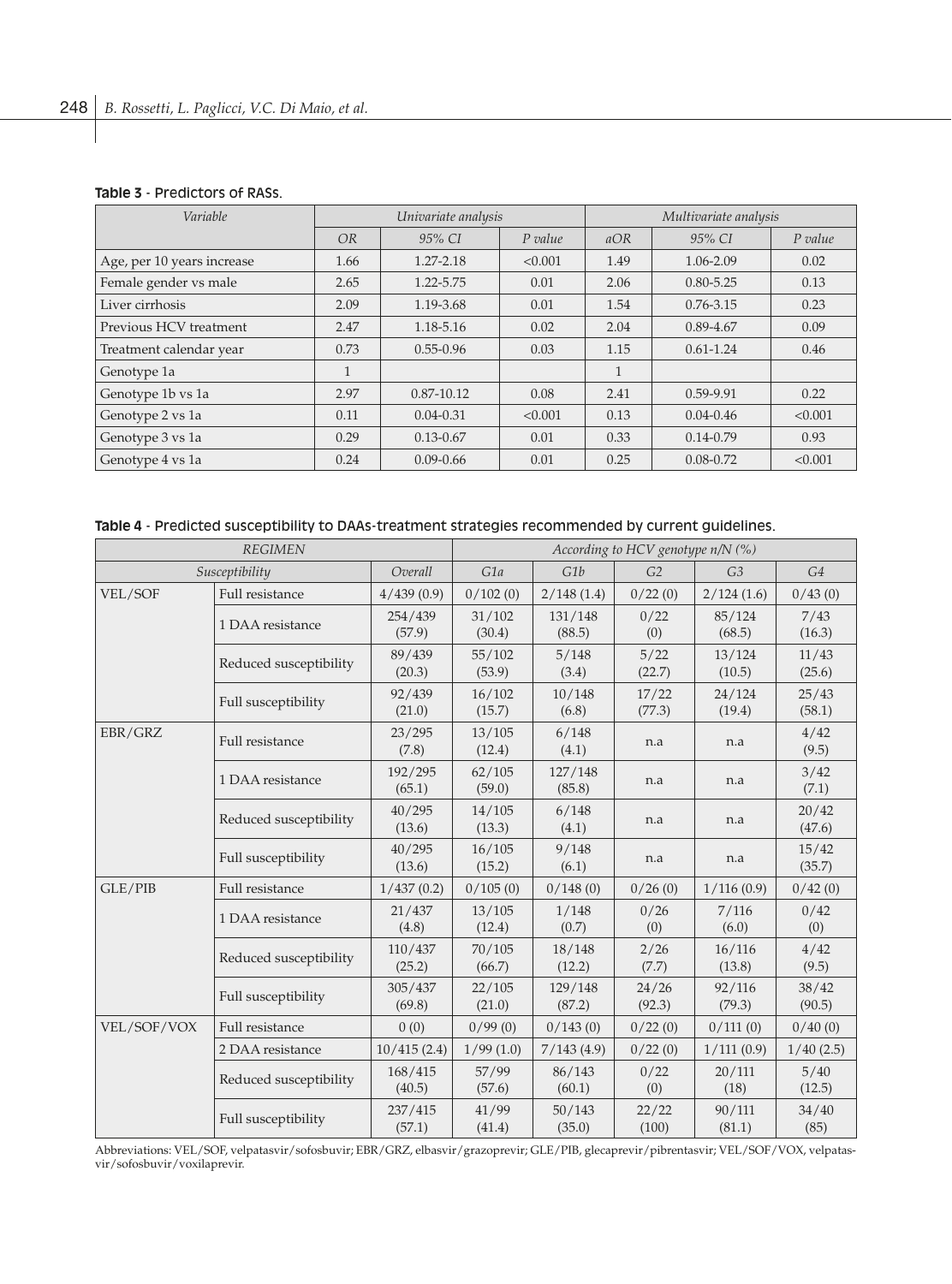with SOF/ VEL/VOX to 7.8% with EBR/GRZ. Notably, GLE/PIB and SOF/VEL/VOX remained at least partially active in >95% of isolates (Table 4).

# n **DISCUSSION**

Despite the excellent efficacy of current DAAs, some patients still fail to eliminate HCV [1-3]. Detection of RASs at failure is frequent, but its impact on virological efficacy of subsequent treatment current strategies is controversial [4, 6, 9]. Characterization of the resistance profile can be helpful in guiding re-treatment choice [10, 11].

We analysed the impact of baseline virological and clinical characteristics on RASs development in a large Italian real-life setting of HCV infected patients failing treatment over the years 2015 to 2019 and explored the potential efficacy of rescue treatment strategies.

The strengths of our study are the national representativeness of a real-life cohort and the large time period analysed. The main limitations of the study are the lack of data regarding pre-treatment RASs and patients' adherence.

In line with other studies [14, 15], this work confirms high frequency of RASs at DAA failure, heterogeneously distributed on the basis of drug exposure and genotype.

Similar to other studies, the main polymorphism observed in NS5A was Y93H, which confers high levels of resistance to all NS5A inhibitors, especially associated with another mutation [16].

In genotype 1a carriers, the NS3 Q80K polymorphism was highly prevalent and it was known for conferring lower response rates to simeprevir. Regarding newer NS3 inhibitors, voxilaprevir could be slightly impacted by the Q80K polymorphism during 8 weeks of treatment with sofosbuvir/velpatasvir, but no impact was reported with 12-weeks sofosbuvir/velpatasvir re-treatment strategies [17-19].

Other NS3 RASs including S122T, with the exception of N174S relevant only for telaprevir susceptibility, was detected at high frequencies in genotype 1b sequences.

The real impact of RASs depends on some factors, such as liver fibrosis, drug regimens and treatment adherence.

Interestingly, we documented decreasing prevalence of RASs at DAA failure over calendar years, probably reflecting the increasing potency of newer drug combinations. In line with previous reports, RASs were associated with DAA exposure, with the exception of NS5B RAS [20-22].

The clinical impact of DAA resistance must be analysed in relation to the availability of retreatment options. In this context, it is reassuring that 95% of cases were predicted to remain treatable with the latest developed drug combinations recommended for re-treatment. Accordingly, a recent real-life study in a large cohort of Italian patients demonstrated excellent efficacy of SOF/VEL/VOX in patients with previous DAA failure harboring drug-resistant virus population [21].

Resistance testing for all 3 HCV regions (NS3, NS5A and NS5B) after DAAs regimens virological failure was suggested by the results of an Italian study to individualize re-treatment strategies [20].

In conclusion, such as individual complex failure cases may remain highly challenging, recommended and in some cases personalized re-treatment regimens are both relevant step towards HCV eradication.

## **Conflict of interest**

BR received speakers' honoraria and support for travel to meetings from Gilead Sciences, Janssen-Cilag, Merck Sharp & Dohme (MSD), ViiV Healthcare, and fees for attending advisory boards from ViiV Healthcare, Janssen-Cilag, Merck Sharp & Dohme (MSD), Gilead Sciences, Bristol-Myers Squibb (BMS).

CC received support for travel to meetings from ViiV Healthcare.

LP received support for travel to meetings from AbbVie.

FCS received speakers' honoraria and/or support for travel to meetings and/or fees for attending advisory boards from Abbvie, Gilead Sciences, Janssen-Cilag, Merck Sharp & Dohme (MSD), ViiV Healthcare.

TS received support for travel to meetings from AbbVie and Gilead.

Others: nothing to declare

## **Funding**

This work was supported by the Italian Ministry of Instruction, University and Research (MIUR) (Bandiera InterOmics Protocollo PB05 1°), by the Italian Ministry of Health: RF-2016-02362422 and by Aviralia and Vironet C Foundation.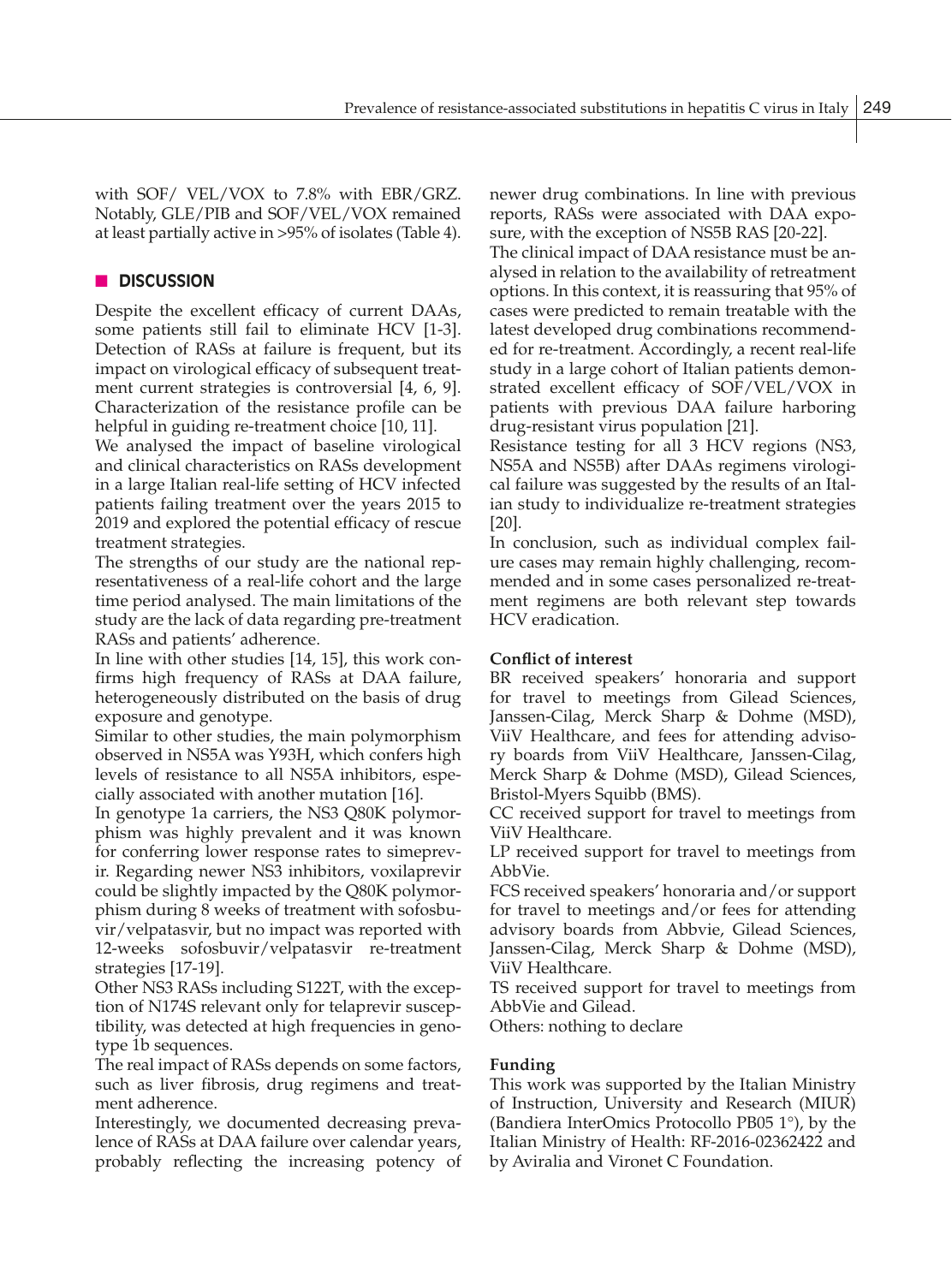#### **Aknowledgments**

Collaborators within HCV Virology Italian Resistance Network (VIRONET-C): A. Aghemo, Humanitas Clinical and Research Center IRCCS, Rozzano (MI); T. Allice, ASL Città di Torino, Turin; P. Andreone, University of Modena and Reggio Emilia, Modena; M. Andreoni, University Hospital of Rome Tor Vergata, Rome; M. Angelico, University Hospital of Rome Tor Vergata, Rome; S. Babudieri, University of Sassari, Sassari; F. Baldanti, IRCCS Policlinic Foundation San Matteo, Pavia; M. Aragri, University of Rome Tor Vergata, Rome; A. Bertoli, University of Rome Tor Vergata, Rome; M. Biolato, Fondazione Policlinico Universitario A. Gemelli IRCCS, Università Cattolica del Sacro Cuore, Rome; E. Boeri, IRCCS "Ospedale San Raffaele", Milan; V. Borghi, University Hospital of Modena, Modena; M. Brunetto, University Hospital of Pisa, Pisa; A.P. Callegaro, ASST Papa Giovanni XXIII, Bergamo; V. Calvaruso, "P. Giaccone" University Hospital, Palermo; G. Cariti, University of Turin, Amedeo di Savoia Hospital, Turin; G. Cenderello, Ente Ospedaliero Galliera Hospital, Genoa; V. Cento, Università degli Studi di Milano, Milan, Italy; A. Ciaccio, Hospital San Gerardo, Monza; A. Ciancio, City of Health and Science of Molinette Turin Hospital, Turin; R. Cozzolongo, National Institute of Gastroenterology S De Bellis, Castellana Grotte (Bari); A. Craxì, "P. Giaccone" University Hospital, Palermo; A. De Santis, "La Sapienza" University of Rome, Rome; E. Degasperi, Fondazione IRCCS Ca' Granda Ospedale Maggiore Policlinico, University of Milan, Milan; F. Di Lorenzo, ARNAS Civico-Di Cristina-Benefratelli, Palermo; V. Di Marco, P. Giaccone" University Hospital, Palermo; M. Di Stefano, University of Foggia, Foggia; W. Gennari, University Hospital of Modena, Modena; V. Ghisetti, ASL Città di Torino, Turin; A. Giorgini, ASST Santi Paolo e Carlo, Milan; R. Gulminetti, University of Pavia, Pavia; H. Hasson, IRCCS "Ospedale San Raffaele", Milan; P. Lampertico, Fondazione IRCCS Ca' Granda Ospedale Maggiore Policlinico, University of Milan, Milan; S. Landonio, ASST Fatebenefratelli Sacco, Milan; I. Lenci, University Hospital of Rome Tor Vergata, Rome; A. Licata, "P. Giaccone" University Hospital, Palermo; M. Lichtner, Sapienza University, Polo Pontino, Latina; I. Maida, University of Sassari, Sassari; S. Marenco, University of Genoa-AOU IRCCS San Martino-IST, Genoa; R. Maserati, University of Pavia, Pavia; C. Masetti, Humanitas Clinical and Research Center IRCCS, Rozzano (MI); M. Merli, ASST Grande Ospedale Metropolitano "Niguarda", Milan; V. Messina, Sant'Anna Hospital, Caserta; M. Milana, University Hospital of Rome Tor Vergata, Rome; E. Milano, University of Bari, Bari; C. Minichini, University of Campania L. Vanvitelli, Naples; F. Morisco, University "Federico II" of Naples, Naples; G. Morsica, IRCCS "Ospedale San Raffaele", Milan; L.A. Nicolini, University of Genoa-AOU IRCCS San Martino-IST, Genoa; V. Pace Palitti, Pescara General Hospital, Pescara; G. Parruti, Pescara General Hospital, Pescara; C. Pasquazzi, Sant'Andrea Hospital - "La Sapienza", Rome; C. Paternoster, Santa Chiara Hospital, Trento; A. Pellicelli, San Camillo Forlanini Hospital, Rome; C. F. Perno, University of Milan, Milan; T. Pollicino, University Hospital of Messina, Messina; A. Pieri, Pescara General Hospital, Pescara; T. Prestileo, ARNAS Civico-Di Cristina-Benefratelli, Palermo; M. Puoti, ASST Grande Ospedale Metropolitano "Niguarda", Milan; G. Raimondo, University Hospital of Messina, Messina; M. Rendina, University Hospital, Bari, Italy; V. Sangiovanni, Hospital Cotugno, Naples; M. Starace, University of Campania L. Vanvitelli, Naples; G. Taliani, "La Sapienza" University of Rome, Rome; E. Teti, University Hospital of Rome Tor Vergata, Rome; V. Vullo, "La Sapienza" University of Rome, Rome. Katia Yu and Ilaria Maugliani for sequencing and data management.

## n **REFERENCES**

[1] D'Ambrosio R, Degasperi E, Colombo M, et al. Direct-acting antivirals: the endgame for hepatitis C. *Curr Opin Virol.* 2017; 24, 31-7.

[2] Aghemo A, De Francesco R. New horizons in hepatitis C antiviral therapy with direct-acting antivirals. *Hepatology.* 2013; 58 (1), 428-38.

[3] Pawlotsky JM. Hepatitis C virus resistance to direct-acting antiviral drugs in interferon-free regimens. *Gastroenterology.* 2016; 151 (1), 70-86.

[4] Sarrazin C. The importance of resistance to direct antiviral drugs in HCV infection in clinical practice. *J Hepatol*. 2016; 64 (2), 486-504.

[5] Gower E, Estes C, Blach S, et al. Global epidemiology and genotype distribution of the hepatitis C virus infection. *J Hepatol*. 2014; 61 (Suppl. 1), S45-57.

[6] Bertoli A, Sorbo MC, Aragri M, et al. Prevalence of single and multiple natural NS3/4A, NS5A and NS5B